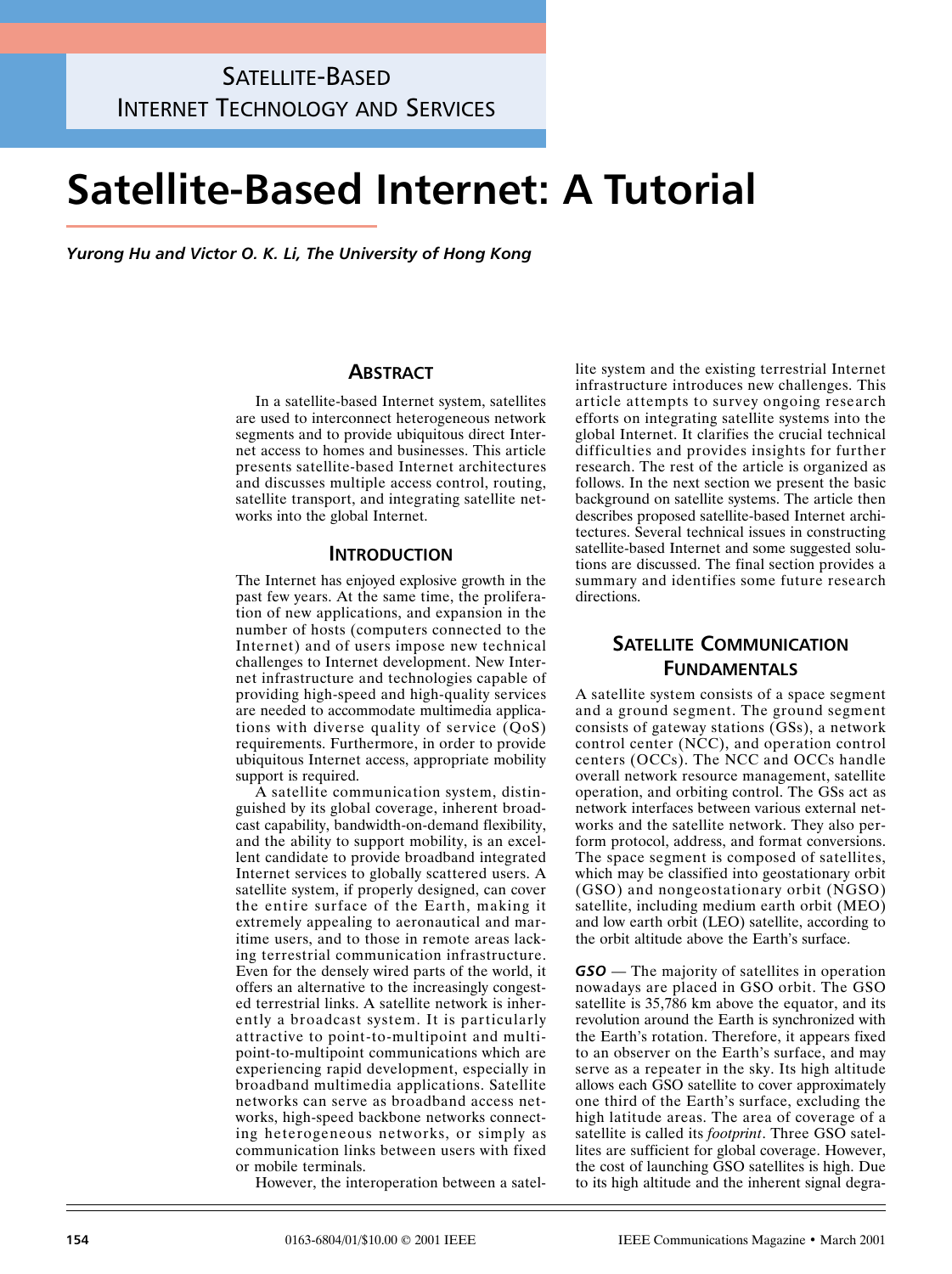

■ **Figure 1.** *The satellite-based Internet with the bent-pipe architecture.* 

dation with distance, large antennas and transmission power are required for both the GSO satellite and ground terminals. The most significant problem is the large propagation delay for GSO satellite links. The typical value of roundtrip delay is 250–280 ms, which is undesirable for real-time traffic.

*MEO and LEO* — MEO's distance from the Earth's surface is from 3000 km up to the GSO orbit with a typical round-trip propagation delay of 110–130 ms. LEOs are located 200–3000 km above the Earth's surface. For a LEO satellite the round-trip delay is 20–25 ms, which is comparable to that of a terrestrial link. Since LEO/ MEO satellites are closer to the Earth's surface, the necessary antenna size and transmission power level are much smaller; but their footprints are also much smaller. A constellation of a large number of satellites is necessary for global coverage. The lower the orbit altitude, the greater the number of satellites required. In addition, since satellites travel at high speeds relative to the Earth's surface, a user may need to be handed off from satellite to satellite as they pass rapidly overhead. Therefore, steerable antennas are crucial to maintain continuous service.

*Satellite Payload* — The satellite payload is responsible for the satellite communication functions. Once the satellite is launched, it is very expensive and almost impossible to upgrade or repair. The space environment, with radiation, rain, and space debris, is harsh for satellites. Therefore, the satellite payload is required to be simple and robust. Traditional satellites, especially GSOs, serve as bent pipes. They act as repeaters between two communication points on the ground. There is no onboard processing (OBP). It is simple and easy to implement. Some satellite systems allow OBP, including demodulation/remodulation, decoding/recoding, transponder/beam switching, and routing to provide more efficient channel utilization. OBP can support high-capacity intersatellite links (ISLs) connecting two satellites within line of sight. By using a sophisticated constellation with ISLs, connectivity in space without any terrestrial resource is possible.

*Frequency Bands* — The most commonly used satellite frequency bands are C band (4–8 GHz), Ku band ( $10-18$  GHz), and Ka band ( $18-31$ GHz). With a higher frequency band and a corresponding shorter wavelength, smaller antennas can be used to receive the signal. Some satellite systems use C band and thus employ large antennas with minimum diameter of 2–3 m. The majority of direct broadcast satellites use Ku band for broadcasting as well as for Internet connections from the server to the users, with a terrestrial return link. A Ku band antenna can be as small as 18 inches in diameter. There are proposals to provide a Ka band return link for these systems. Ka band potentially offers much higher bandwidth than Ku band, and can use very small antennas, but it suffers from environmental impairments such as fading and rain attenuation. There are also plans to use frequencies beyond Ka band, but the technologies for using those frequencies are immature and further investigation is needed.

# **SATELLITE-BASED INTERNET ARCHITECTURES**

The satellite-based Internet has several architectural options due to the diverse designs of satellite systems, in orbit types (GSO, MEO, LEO), payload choice (OBP or bent pipe), and ISL designs. There are suggestions that multiple satellite types (i.e., GSOs, MEOs, and LEOs) be included in a hybrid GSO/NGSO network to fully utilize the best characteristics of each orbit type.

A satellite network can serve as part of the Internet backbone, a high-speed access network, or both. Using a satellite system as part of the Internet backbone has a long history that dates back to the Atlantic SATNET interconnecting ARPANET with European research networks [1]. However, the idea of using satellites as a solution of the last mile problem (i.e., connecting users to network access points), inspired by the usage of cost-effective very small aperture terminals (VSAT) and improvements in satellite technologies, is relatively new.

A typical satellite-based Internet scenario with bent-pipe satellites is depicted in Fig. 1. *The idea of using satellites as a solution of the last mile problem (i.e., connecting users to the network access points), inspired by the usage of cost-effective VSATs and improvements in satellite technologies, is relatively new.*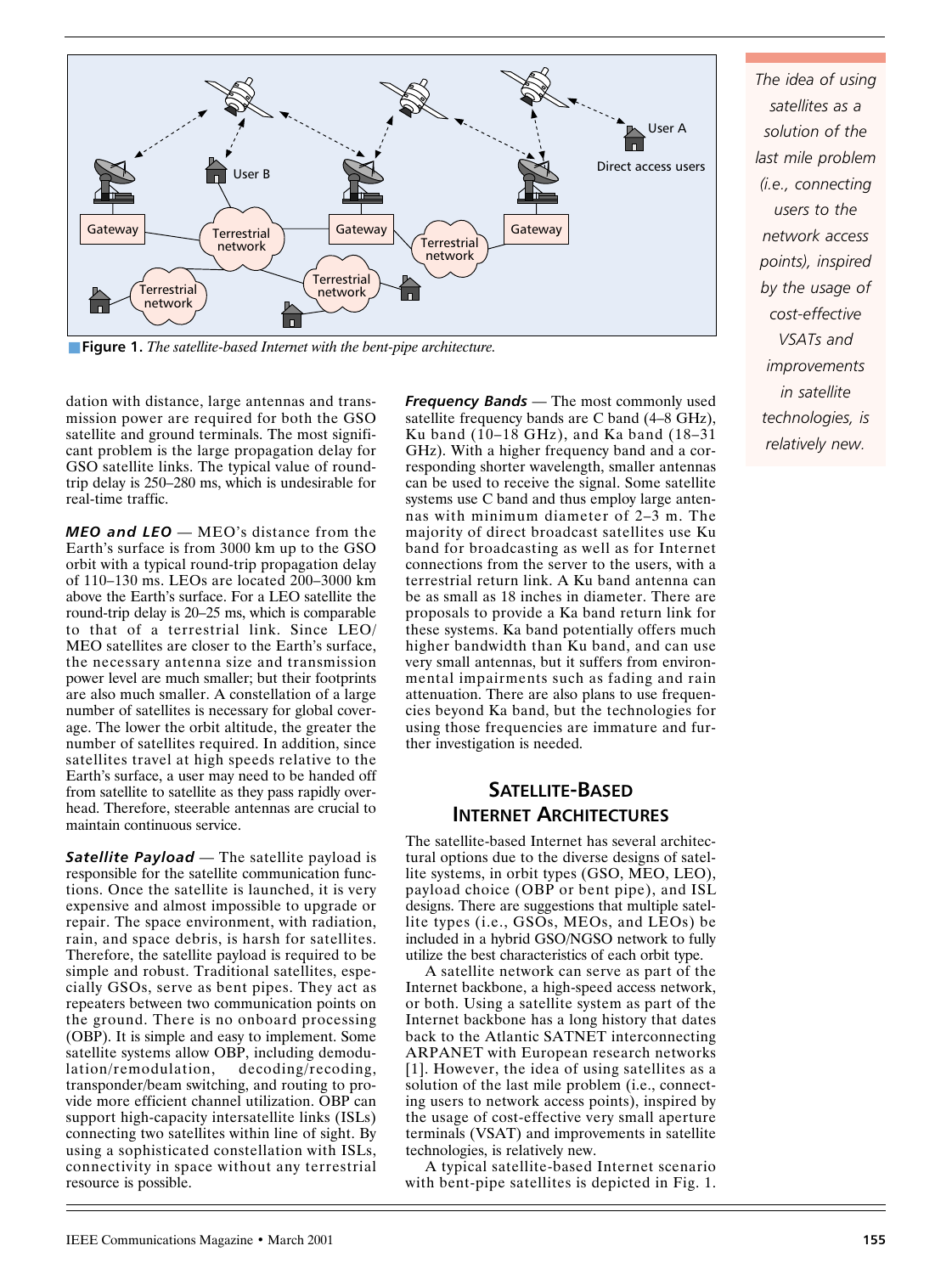*Multiple access control, defined as a set of rules for controlling access to a shared channel among contending users, plays an important role in efficiently and fairly utilizing the limited satellite system resources.*



■ **Figure 2.** *The satellite-based Internet with the OBP and ISL architecture.* 

The satellites adopted can be GSO, MEO, or LEO. It provides Internet access as well as data trunking service. The satellite network interfaces with the ground Internet infrastructure via GSs on the Earth. It may be the only access method for some users (e.g., user A) when no other communication method is available, or a backup connection in addition to an existing terrestrial access network (e.g., user B).

However, the bent-pipe architecture's lack of direct communication paths in space results in low spectrum efficiency and long latency. OBP and ISLs may be used to help construct a network in the sky (Fig. 2). This architecture is again a combination access and backbone network. Teledesic is one such system using a constellation of 288 LEO satellites with ISLs [2]. The rich connectivity in space will provide more flexibility but also bring complex routing issues, which will be discussed later.

In Table 1 we summarize some proposed worldwide broadband satellite systems that aim to provide high-speed Internet service. We have not included Iridium [3], which started operation in 1998, since it is primarily designed for voice and paging services.

In the two aforementioned general architec-



**Figure 3.** *Internet access via DBS.* 

tures, user terminals are assumed to be interactive, which means they can directly transmit data up to the satellite and receive data from the satellite. Although rapid advancements in satellite technology have spawned small user terminals, such as ultra small aperture terminals (USAT) with 60 cm antennas, the interactive terminal is still expensive and thus frustrates direct-to-home implementation. Enlightened by Internet traffic asymmetry where considerably more data is transmitted from the server to the end user than in the reverse direction (e.g., Web browsing), there is a trend to offer Internet access via direct broadcast satellites (DBSs) used for television broadcasting [1]. Each home has a receive-only satellite dish to collect data delivered in the high-speed satellite broadcast channel. The reverse path to the server is provided by a terrestrial link (Fig. 3). Hughes's DirecPC system is an example. In order to make full use of the wide bandwidth of satellite broadcast links, DBS is also extended by using the receive-only terminals as gateways to interconnect remote networks.

The above architecture contradicts the traditional symmetric network assumption of two-way balanced load and identical link characteristics, and causes the so-called unidirectional routing problem elaborated on in the next section.

## **TECHNICAL CHALLENGES**

In this section we summarize the technical challenges in designing and implementing the satellite-based Internet. We focus on special requirements unique to satellite systems, and leave out general considerations common to terrestrial networks. Multiple access control schemes, essential for satellite systems, are described first. Then we investigate transmitting IP packets in satellite networks. Finally, transport issues based on TCP modification and satellite-specific transport protocols are presented.

## **MULTIPLE ACCESS CONTROL**

In interactive satellite systems, a large number of user terminals widely scattered within the satellite footprint contend for the satellite uplink channel.1 Multiple access control (MAC), defined as a set of rules for controlling access to a shared channel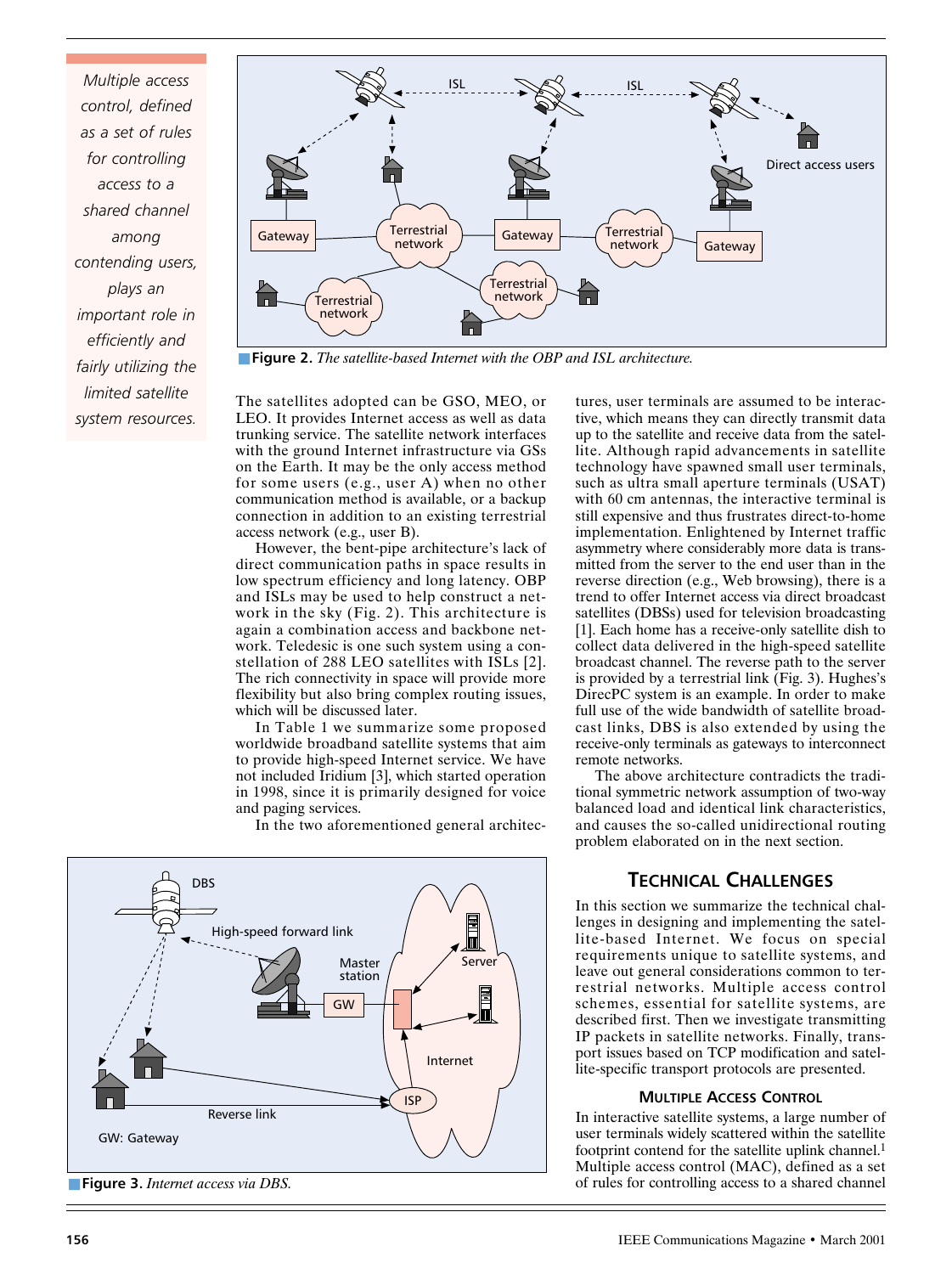| System           | <b>Major sponsors</b>          | <b>Constellation</b>                              | Satellite payload   | <b>Frequency band</b> | Data rate                                          | Service date |
|------------------|--------------------------------|---------------------------------------------------|---------------------|-----------------------|----------------------------------------------------|--------------|
| <b>Astrolink</b> | <b>Lockheed Martin</b>         | Up to 9 GSO<br>satellites                         | <b>OBP and ISLs</b> | Ka                    | Up to 200 Mb/s<br>downlink<br>Up to 20 Mb/s uplink | 2003         |
| Skybridge        | Alcatel Espace,<br>Loral Space | 80 LEOsatellites<br>at 1469 km                    | Bent-pipe           | Ku                    | 16 kb/s-20 Mb/s downlink<br>16 kb/s-2 Mb/s uplink  | 2002         |
| Spaceway         | <b>Hughes</b>                  | 4 GSO satellites<br>(ultimately 21<br>satellites) | OBP and ISLs        | Ka                    | Up to 92 Mb/s downlink<br>16 kb/s-6 Mb/s uplink    | 2002         |
| <b>Teledesic</b> | Motorola.<br>Lockheed Martin   | 288 LEO satellites<br>at 1375 km                  | <b>OBP and ISLs</b> | Ka                    | 16 kb/s-64 Mb/s downlink<br>16 kb/s-2 Mb/s uplink  | 2004         |

■ **Table 1.** *A summary of proposed worldwide broadband satellite systems.* 

among contending users, plays an important role in efficiently and fairly utilizing the limited satellite system resources. MAC protocol performance can significantly affect higher-layer protocols and the QoS provided by the system.

The performance of MAC protocols depends on the characteristics of both the shared communication media and the traffic. The long latency in satellite channels (especially the GSO links) excludes some MAC schemes used in terrestrial local area networks (LANs) such as carrier sense multiple access (CSMA), and the limited power resource in satellites constrains the transponder and computational capacity on board the satellite. Internet traffic turns out to be bursty in nature. Besides the current best-effort service, the Internet is expected to provide diverse QoS guarantees (e.g., on delay, delay jitter, packet loss ratio) for a wide range of traffic types. Thus, a candidate MAC protocol must implement priorities. Real-time traffic with transmission deadlines is usually given higher priority than non-real-time traffic.

Generally speaking, a good MAC scheme for a satellite-based network should be simple to implement, robust, and flexible to accommodate network reconfiguration. The MAC should be able to achieve high throughput, maintain channel stability, and enjoy low protocol overhead and small access delay.

Depending on how bandwidth is allocated among all contenders, candidate MAC schemes for satellite systems can be categorized into three groups: fixed assignment, random access, and demand assignment.

*Fixed Assignment* — Fixed assignment may be made on a frequency, time, or code basis. Major techniques include frequency-division multiple access (FDMA), time-division multiple access (TDMA), and code-division multiple access (CDMA). In FDMA and TDMA systems, each station utilizes its own dedicated channel. They are contention-free, and can provide QoS guarantees. However, this is at the expense of inefficient utilization of resources. Their lack of flexibility and scalability makes them only suitable for small-scale networks with stable traffic patterns. FDMA was the first fixed assignment multiple access method used in satellite systems. TDMA is popular mainly because of its compatibility with the nonlinear nature of transponders<sup>2</sup> and is used in the majority of current satellite systems. In a CDMA system, each user is assigned a unique code sequence which is used to spread the data signal over a wider bandwidth than that required to transmit the data. If code sequences are guaranteed to be orthogonal, all other simultaneous transmissions in the same channel act as additive interference to the desired signal and can be removed completely at the receiver side, where a reverse procedure, despread, is taken to recover the original data. Thus, in a CDMA system, the whole bandwidth is used by all users, making it more flexible for system expansion.

*Random Access* — Due to technological advances, small and inexpensive terminals (i.e., VSATs and USATs) with lower data rates are now widely available, thus stimulating home or personal use of satellite access service. The number of stations within a satellite footprint increases from a few to several hundreds or thousands. In addition, the traffic generated by each user is very bursty. Fixed assignment schemes are replaced by contention-based random access (i.e., Aloha and its variations). In random access schemes, each station transmits data regardless of the transmission status of others. Retransmissions after collision increase the average packet delay, and frequent collisions may cause low throughput.

*Demand Assignment* — Although random access may better accommodate a large number of terminals with bursty traffic, it provides no QoS guarantees. Demand assignment multiple access (DAMA) protocols attempt to solve this

*<sup>1</sup> This section describes protocols used by those interactive satellite systems which use a satellite link for the reverse link from the users to the Internet servers, and are not applicable to those systems, such as DirecPC, which use a terrestrial reverse link.*

*<sup>2</sup> In order to efficiently utilize the power of transponders, we must drive them into a saturation area where the amplifiers operate as nonlinear devices. In an FDMA system, users' signals may be received simultaneously, and the nonlinear amplifier generates undesired interference. In TDMA, only one user accesses the transponder at any given time interval, and the problem is avoided.*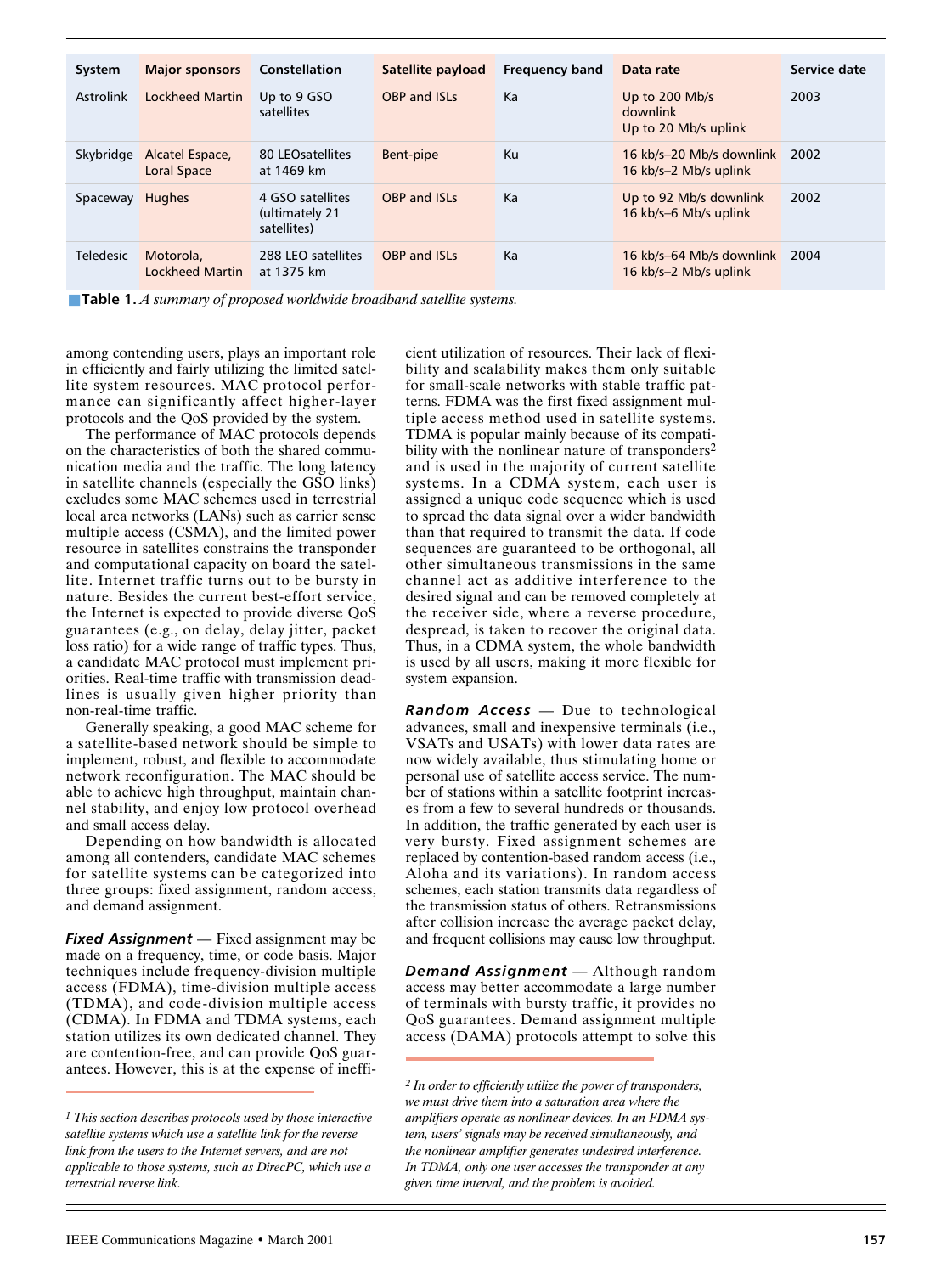*A hybrid scheme called Round-Robin Reservation is based on fixed TDMA. The number of stations is required to be less than or equal to the number of time slots. Each station obtains a dedicated channel, and extra or unused slots are accessed in a round-robin manner or via slotted Aloha.*

problem by dynamically allocating system bandwidth in response to user requests. A resource request must be granted before actual data transmission. The transmission of requests is itself a multiple access problem. However, since the request message is typically much shorter than actual data transmission, we can afford to have reservation requests collide and be retransmitted. After a successful reservation, bandwidth is allocated on an overall FDMA or TDMA architecture, and data transmission is guaranteed to be collision-free. This article focuses on the TDMA architecture in which equal-sized time slots are grouped into frames, repeated periodically.

The reservation may be made under centralized or distributed control. The central controller can be located at an Earth station or at a satellite with OBP. For a ground-based controller, the minimum request delay is two roundtrip times before the reservation request is granted. The minimum request delay can be halved for a space-based controller, but the satellite payload capacity limits this implementation. Distributed control, in which each station receives all request information from the satellite broadcast channel and makes a decision on its own, is more robust and reliable. The channel overhead associated with reservation announcements is reduced greatly, and the minimum reservation delay is as small as one round-trip time. Although it may put the processing burden on the stations, distributed control is still preferred, considering its overall advantages.

Resource reservation can be made either explicitly or implicitly. Explicit reservation is on a per-transmission basis, and usually a dedicated reservation channel is shared among all stations. Each station sends a short request via the reservation channel specifying the number of time slots needed. Stations access the reservation channel in fixed assignment mode, such as TDMA reservation, or random access mode, such as Aloha reservation. Data is transmitted in the data channel after successful reservation.

In implicit reservation, there is no explicit reservation message, and a successful data transmission in a slot serves as an indication of reservation for the corresponding time slot in subsequent frames. Packets belonging to a long transmission can repeatedly occupy the same slot in consecutive frames. An empty slot in a frame indicates the end of the transmission, and other users can then contend for this slot starting in the next frame. This scheme is attractive for relatively steady traffic patterns such as voice and video connections. An example of this scheme is Reservation Aloha, which uses the first data packet as an implicit request unit and accesses the available time slots via the slotted Aloha protocol.

Priority-Oriented Demand Assignment (PODA) and first-in first-out (FIFO) Ordered Demand Assignment (FODA) [4] combine implicit and explicit requests. Each PODA TDMA frame consists of a control part and a data part with an adjustable boundary. Explicit requests contend in the control part by slotted Aloha, while implicit requests are piggybacked on data packets. FODA further divides the data part into stream and datagram subframes. One FIFO stream queue and two FIFO datagram queues, for short interactive traffic and bulky traffic, are maintained with decreasing priorities. The latter two types of traffic are transmitted in the datagram subframes.

There are proposals to make use of the unreserved resource after the demand assignment. Combined free/demand assignment multiple access (CFDAMA) [5] freely assigns remaining channels according to some strategy (e.g., roundrobin). In combined random access and TDMAreservation multiple access (CRRMA) [6], remaining resources are open for random access. By randomly accessing the unreserved channel, some bursty interactive traffic may be transmitted immediately without waiting for the two-hop reservation delay. A hybrid scheme called Round-Robin Reservation (RRR) is based on fixed TDMA. The number of stations is required to be less than or equal to the number of time slots. Each station obtains a dedicated channel, and extra or unused slots are accessed in a roundrobin manner or via slotted Aloha. In satellite systems, large GSs interfacing with terrestrial networks function as multiplexers for traffic from those directly connected networks. Gateway stations are usually much more heavily loaded than small terminals, and the number of GSs is much smaller than that of small terminals. The RRR mechanism may be suitable for this scenario. For example, GSs may obtain dedicated time slots, while small terminals contend for the remaining slots in each frame. Similar hybrid methods may combine the advantages of different schemes, but further performance analyses and simulations are needed to demonstrate their feasibility.

#### **ROUTING ISSUES IN SATELLITE SYSTEMS**

*Routing Issues in a LEO Constellation* — The significant advantages of LEO with OBP and ISLs, such as small delay and full connectivity, make it a very attractive approach to the Internet in the sky. In such networks, the major technical issue is the complex dynamic routing issue due to satellite movements.

**Dynamic Topology** — Due to the relative movement between the LEO satellite and the Earth, a satellite has a very short visible period to motionless users on the ground. To maintain 24-hr continuous coverage, a carefully designed satellite constellation is crucial. At any time there should be at least one satellite within line of sight of a user. When a satellite moves out of a user's visual field and another satellite moves in, intersatellite handover happens. For a satellite with multiple antennas and transponders, the satellite footprint is divided into a number of spotbeams, each covered by an antenna beam. Thus, frequent interbeam handover from spotbeam to spotbeam occurs within a single satellite's visible period.

The ISLs in the constellation form a mesh network topology. Each satellite is typically able to set up 4–8 ISLs. There are two types of ISLs: intraplane ISLs connecting adjacent satellites in the same orbit, and interplane ISLs connecting neighboring satellites in adjoining orbits. Intraplane ISLs are maintained permanently, but some interplane ISLs may be temporarily switched off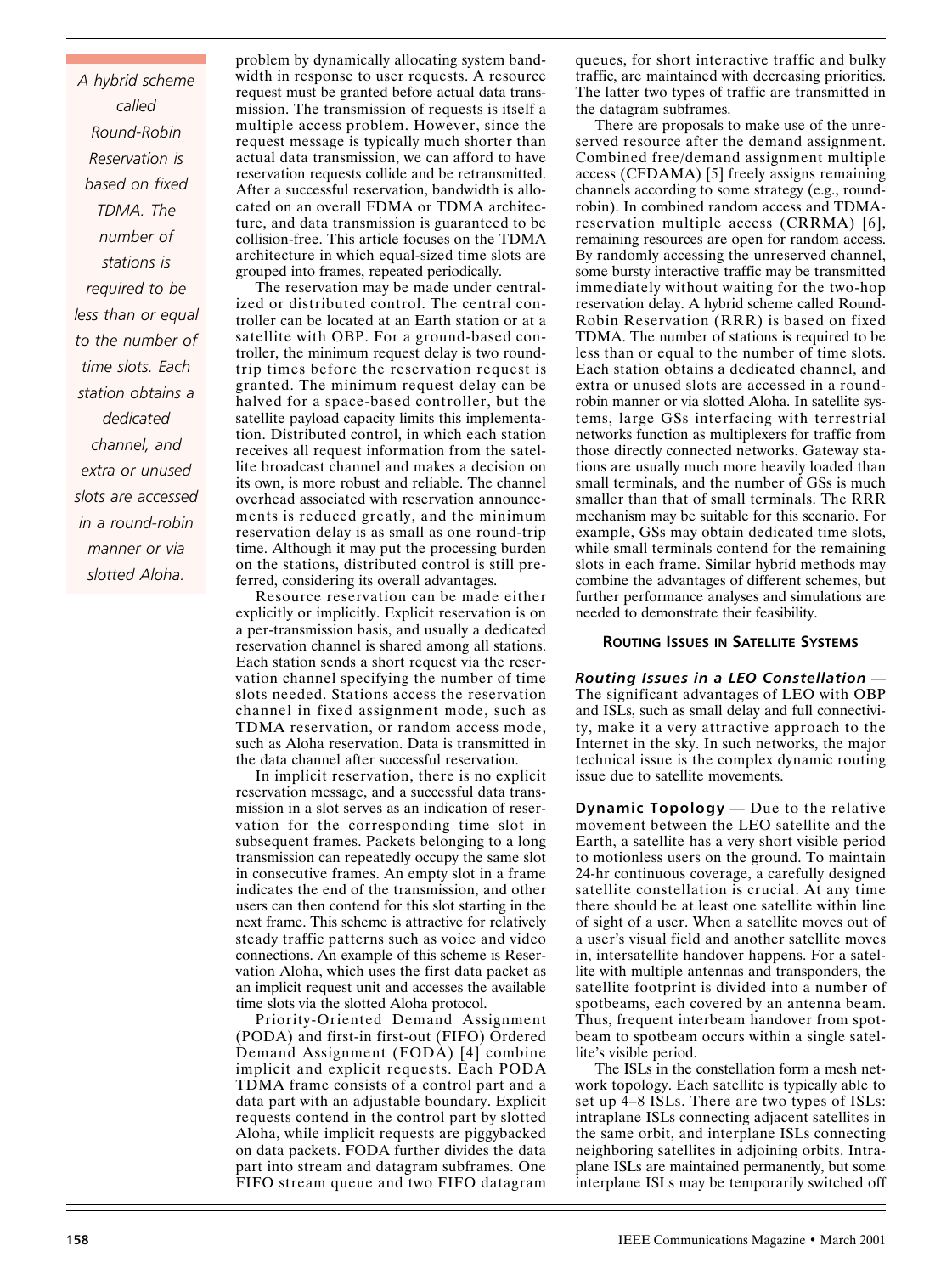when the viewing angle or distance between two satellites changes too fast for the steerable antennas to follow. This may occur between two counter-rotating orbits or when two orbits cross. The routing scheme should be able to handle topological variations. Fortunately, although the constellation topology changes frequently, it is highly periodic and predictable because of the strict orbital movements of the satellites.

Some dynamic routing mechanisms popular in the Internet, such as distance vector (DV) and link state algorithm (LSA), are not directly applicable in satellite constellation routing, because frequent topological changes in satellite constellation will cause large overhead and oscillation if these schemes are used. Two new concepts tailored to dynamic satellite constellation are worth mentioning: discrete-time dynamic virtual topology routing (DT-DVTR) [7] and the virtual node (VN) [8].

- **DT-DVTR** DT-DVTR makes full use of the periodic nature of satellite constellation and works completely offline. It divides the system period $3$  into a set of time intervals so that the topology changes only at the beginning of each time interval and remains constant until the next time interval. In each interval, the routing problem is a static topology routing problem that can be solved easily. A number of consecutive routing tables are then stored onboard and retrieved when the topology changes. With this strategy, online computational complexity is transformed into a large storage requirement on the satellites. In order to minimize the storage needed and the intersatellite handover attempts when topology changes, an optimization procedure can be used to choose the best path or a small set of paths from the series of instantaneous routes. Although it can significantly reduce the storage size, some links may become congested while others are underutilized.
- **VN** The objective of this scheme is to hide the topology changes from the routing protocols. A virtual topology is set up with VNs superimposed on the physical topology of the satellite constellation. Even as satellites are moving across the sky, the virtual topology remains unchanged. Each VN keeps state information, including routing tables and information of users within the VN's coverage area. In a certain period, a VN is represented by a certain physical satellite. As this satellite disappears over the horizon, the VN is represented by the next satellite passing overhead. The state information is also transferred from the first satellite to the second. A routing decision is made on the virtual topology, and the protocols are not aware of the dynamic satellite constellation concealed in state transfers.

Based on these two concepts, some routing schemes are proposed for carrying IP packets through the satellite constellation. Some commercial satellite systems (e.g., Teledesic) use proprietary routing techniques that are highly dependent on explicit orbital and constellation knowledge and optimized for specific designs. Due to their lack of generality, they are not covered in this article.

**IP Routing at the Satellites** — To route IP packets through a satellite constellation, it seems straightforward to adopt IP routing at the satellites. This strategy is addressed in [9], and is based on the VN concept. It can seamlessly integrate the space network with the terrestrial Internet, and permits direct support for IP multicast and IP QoS (integrated and differentiated service models). However, how to deal with variable-length IP packets, the scalability problem of onboard routing tables, and computational and processing capacity limitations in space devices are challenging problems. The scheme is still in its infancy, and some practical problems are unsolved in the implementation of the VN concept.

**ATM Switching at the Satellites** — Many proposed systems use ATM as the network protocol for the constellation (i.e., Cyberstar, Astrolink, Spaceway, and Skyway) with a satellite-specific signaling protocol and link layer protocol [10]. An ATM version of DT-DVTR is investigated in [7], where all the virtual channel connections between the same pair of ingress and egress satellites are grouped into a virtual path connection (VPC), and onboard switching is done according to the VPC labels. A modified S-ATM packet is suggested to reduce the overhead without changing the cell size [10]. If such a system is adopted to provide Internet service, IP over ATM or other similar technologies will be used.

**External Routing Issues** — It is reasonable to assume that the internal routing schemes for satellite constellation will continue to be heterogeneous. Satellite manufacturers and operators will probably select routing methods best suited to their own system designs. The internal protocol should be kept simple. Details of the satellite network should be hidden from the terrestrial Internet as well. Today's Internet achieves this kind of isolation by using the autonomous system (AS) concept. Typically, some external routing schemes are used for inter-AS routing, while internal routing is handled by the AS's own internal routing protocol.

A satellite system can be considered an AS in the Internet (Fig. 4) [9]. A number of border gateways (BGs) running exterior routing protocols (e.g., Border Gateway Protocol, BGP, used by terrestrial ASs) will communicate with terrestrial ASs. Only BGs on the constellation periphery need be aware of the outside addresses and topological information. All packets going through a satellite constellation enter the satellite AS from one entry BG, which is responsible for determining the exit BG of each packet. If necessary, the entry/exit BGs perform encapsulation/decapsulation and address resolution. The BGs can be implemented either onboard the satellites or in ground GSs. If space-based BGs are used, computational and storage requirements may be too much for the satellites. On the other hand, if terrestrial gateways are used, *How to deal with variable length IP packets, the scalability problem of on-board routing tables, and computational and processing capacity limitations in space devices are challenging problems. The scheme is still in its infancy, and some practical problems are unsolved.*

*<sup>3</sup> The system period is the least common multiple of the orbit period and the Earth's rotation period.*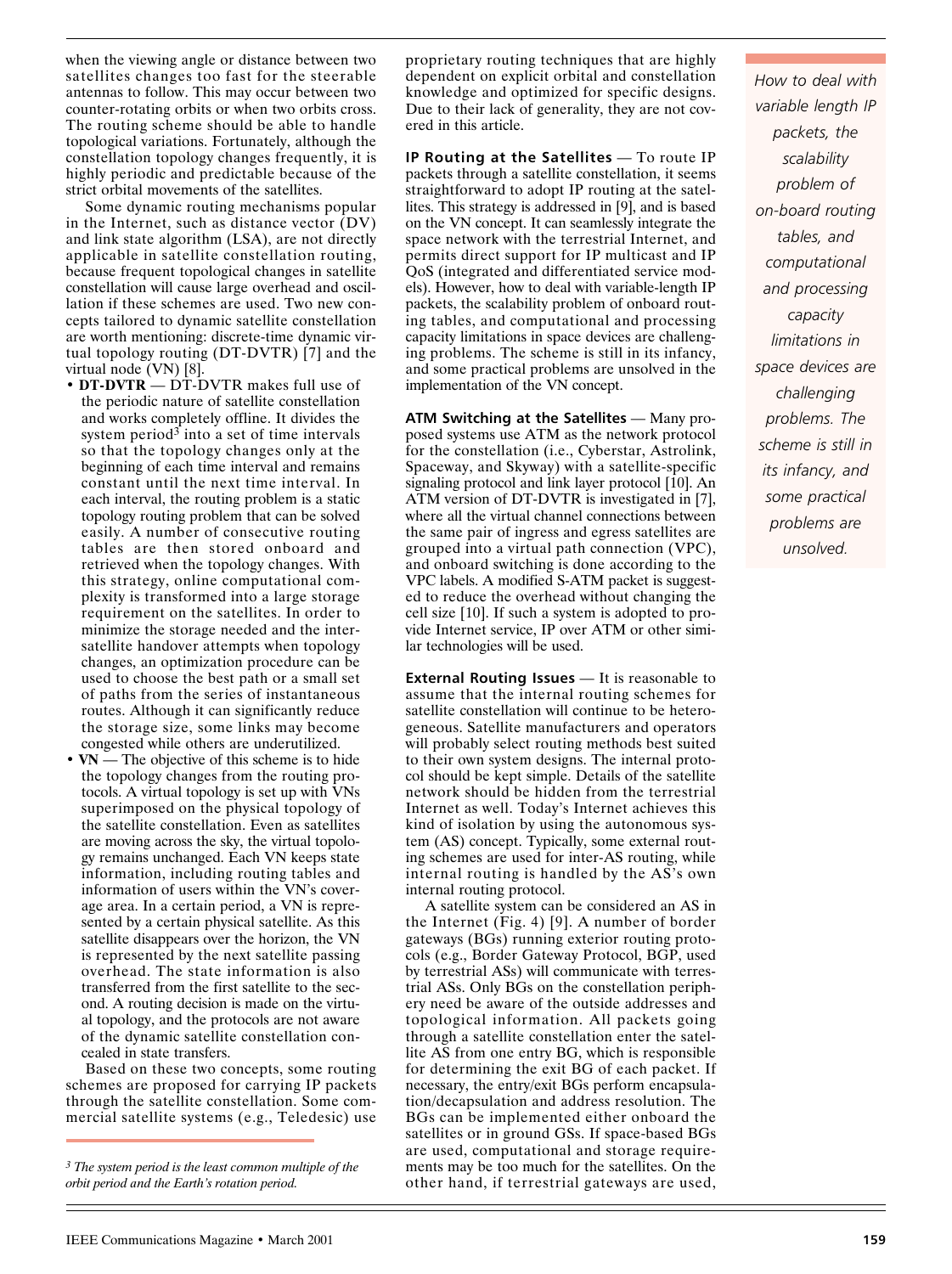

■ **Figure 4.** *A LEO constellation's autonomous system.* 

packets must be bounced back to the ground for IP routing, introducing an extra round-trip delay. However, ground BGs are more realistic. Furthermore, external routing protocols popular in terrestrial networks cannot simply be reused in satellite constellations. In terrestrial networks, any internal link within an AS always has smaller cost than an inter-AS link. It is generally true because in terrestrial networks an AS is usually limited to a small geographical area, while an inter-AS link travels a much longer way. But a satellite system extends globally, and routing within a satellite constellation may be as expensive as traversing several ASs. Thus, multiple pairs of BGs should be used from a satellite constellation to a destination in some AS.

*Unidirectional Routing* — As described earlier, Internet access via DBS poses the unidirectional routing problem which cannot be handled by traditional dynamic routing schemes where bidirectional links are assumed. For example, in distance vector routing, a router receiving the distance vector tuple {destination, cost} from its neighbor deduces that it can reach the destination via this neighbor. It is no longer true in the satellite broadcast scenario where the direct reverse link to the satellite does not exist. Multicast routing protocols (e.g., DVMRP) based on the reverse shortest path tree also face such a problem [11].

There are three ways to handle this problem. Instead of dynamic routing, static routing may be an option; but with thousands of users served by a DBS, it is impossible to manually configure all of the routing entries. The other two methods are routing protocol modification and tunneling, proposed in the Internet Engineering Task Force (IETF) Unidirectional Link Routing (UDLR) working group. They are discussed next.

**Routing Protocol Modification** — In unidirectional routing, the router at one end of a unidirectional link with a send-only interface is referred to as a feeder, while the router at the other end of the unidirectional link with a receive-only interface is called a receiver. The key idea of the modification is twofold. First, the modified protocol should enable a receiver to identify the potential feeders whenever it receives routing updates from them, and to ignore the unusable routing information in those packets while keeping the useful reports to maintain the neighboring connectivity [11]. Second, the receiver periodically delivers its own routing message to all feeders through the terrestrial reverse channel. Thus, when a feeder gets the routing information, it can update the related routing entries for reachable destinations through the unidirectional link passing the receiver. The idea is used by the UDLR working group in the proposals to modify some popular protocols (i.e., RIP, OSPF, and DVMRP).

**Tunneling** — Tunneling offers a link layer approach to hide the network asymmetry from the routing process. A virtual bidirectional link is set up between a DBS and a user by encapsulation and decapsulation. This virtual link is called a tunnel. Packets destined for the DBS from the user are delivered via the tunnel. The tunnel endpoint at the user side first encapsulates the packet, and then passes it to the routing protocol where it is delivered through the actual terrestrial reverse channel. When the packet arrives at the satellite, the tunnel endpoint captures it, decapsulates it, and forwards it to the routing protocol to which it seems to come from a bidirectional link.

The above two approaches are simple, and since tunneling is transparent to all upper layer protocols, it may be quickly implemented in DBS Internet access architectures. However, the two schemes are designed based on point-topoint unidirectional links, although satellites are point-to-multipoint broadcast systems. Thus, further study is needed to design new approaches optimized for this architecture. The two approaches also focus only on the routing issue within a single AS and fail to address interdomain routing. New interdomain routing schemes that can handle unidirectional links are needed.

#### **SATELLITE TRANSPORT**

The TCP/IP and UDP/IP protocol suites form the basis of the Internet. Due to their tremendous legacy, it is unlikely they will be totally discarded in the near future. Therefore, the satellite-based Internet is expected to continue to serve applications based on TCP and UDP. However, the performance of both protocols will be affected by the long latency and error-prone characteristics of satellite links. The impacts on TCP will be much greater, and heated debates have been spawned regarding the feasibility of TCP in a satellite environment. Researchers working with NASA's ACTS satellites are performing research regarding TCP/IP over satellite connections. The IETF TCP over Satellite working group is also dedicated to improvement of TCP performance in satellite systems. In this section we first present the main limitations of TCP over satellite links and then summarize the ongoing research efforts on the satellite transport problem.

*TCP Performance over Satellite* — TCP uses a positive feedback mechanism to achieve rate control and reliable delivery. The long latency of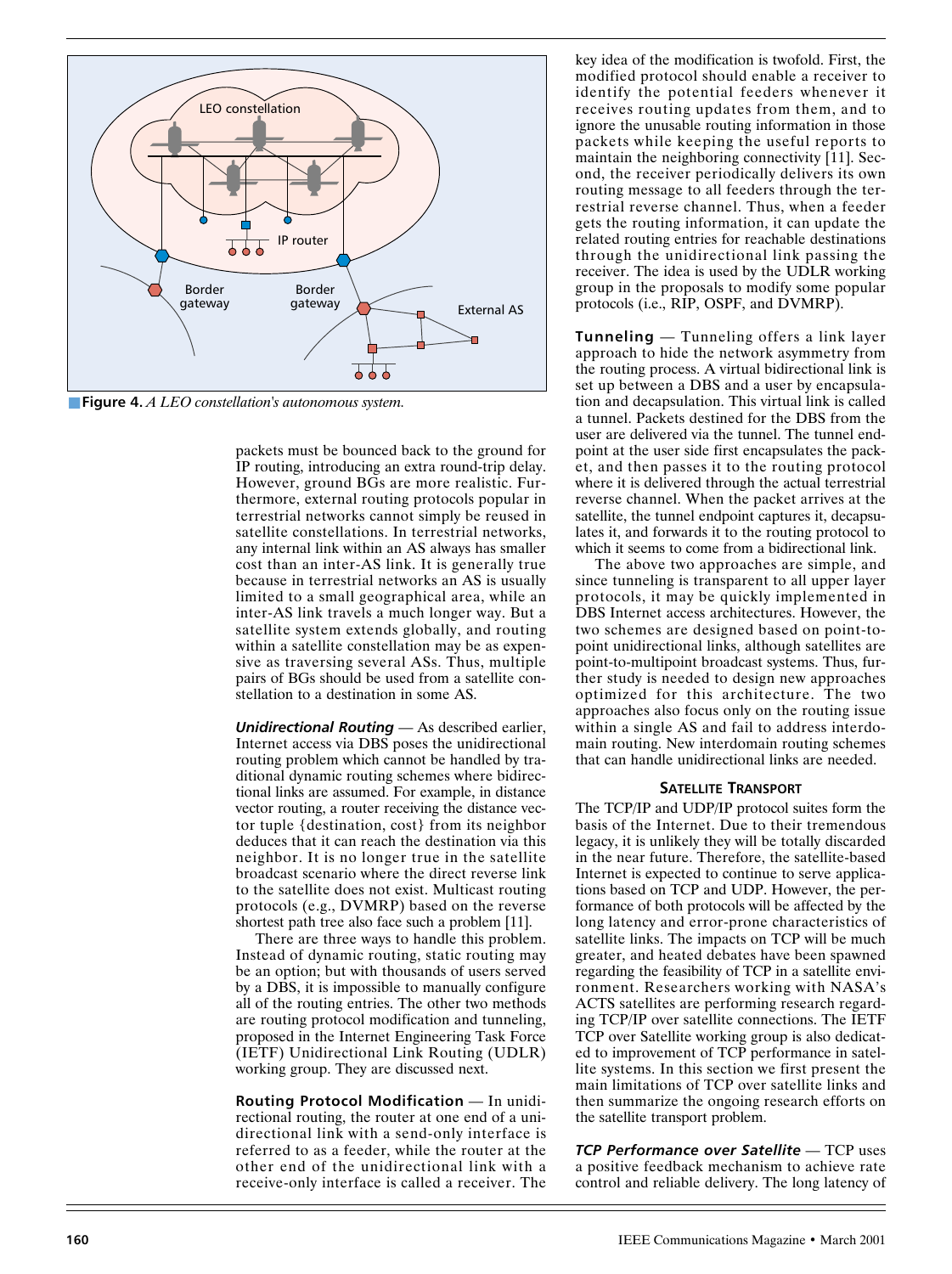satellite links (especially GSO links) increases the TCP end-to-end delay and results in sluggish acknowledgments. The slow feedback will weaken the functionality of rate control and congestion avoidance, and thus affect the throughput. In addition, a potential problem is the large fluctuation of measured round-trip time (RTT) that may be caused by dynamic topology in LEO constellation networks. Large variations in RTT measurements may result in false timeouts and retransmissions.

In the initial slow start stage of TCP transmission, although the sending rate increases exponentially, it is still too slow for the high-bandwidth satellite links. One proposed solution is to increase the initial value of the window. TCP originally allows a window size of 64 kbytes, which also limits the maximum sending rate to 64 kbytes/RTT. The satellite link will be underutilized, and a large window scaling up to the bandwidth-delay product of the satellite link is required for higher throughput. A set of window scaling options to TCP implementation are defined in IETF Request for Comments (RFC) 1323.

Satellite links are subject to various impairments (i.e., interference, fading, shadowing, and rain attenuation). Therefore, a high bit error rate (BER) is expected. Although advanced modulation, coding schemes, and forward error correction (FEC) techniques are used to reduce the BER, in some environments high BER persists. But TCP does not distinguish between corrupted data caused by transmission error and packet loss due to congestion; both are unacknowledged and interpreted as a notification of network congestion. When there is a corrupted packet, the window size is halved even though there is no congestion. Furthermore, transmission errors on a satellite link are bursty in nature, especially under bad weather conditions. Bursty errors in one RTT will dramatically reduce the throughput. The Space Communications Standards-Transport Protocol (SCPS-TP) [12] defined for the general space environment provides two mechanisms to distinguish the sources of loss and responds differently. In addition, network asymmetry can also impair TCP performance. Satellite network asymmetry occurs in two situations. One is in the asymmetric DBS Internet access architecture described earlier. The other is due to bandwidth asymmetry in some interactive satellite terminals. These terminals may be capable of downloading at tens of megabits per second, but with uplink speed of only several hundred kilobits per second. The limited reverse link capacity may cause the acknowledgment starvation problem. The backlogged feedback will slow down the window refresh. In addition, acknowledgment loss due to reverse link congestion may trigger unnecessary retransmissions.

Another problem inherent in TCP is the fairness issue between different TCP connections with various RTTs. When those TCP connections share a bottlenecked link, the TCP connections with longer RTTs will suffer unfair bandwidth allocation.

*Performance Enhancements* — The IETF TCP over Satellite working group has recently made a number of recommendations to enhance the performance of TCP over satellite links in its

RFCs. The last two schemes listed below are non-TCP techniques:

- TCP selective acknowledgment-(SACK) options (RFC2018) allow the receiver to specify the correctly received segments. Thus, the sender needs to retransmit only the lost packets. TCP SACK can recover multiple losses in a transmission window within one RTT.
- TCP for transaction (T/TCP) (RFC1644) attempts to reduce the connection handshaking latency from two RTTs to one RTT, which is a significant improvement for short transmissions.
- Persistent TCP connection, supported in HTTP1.1 (RFC2068), allows multiple small transfers to download in a single persistent TCP connection. It is more efficient.
- The Path maximum transfer unit (MTU) discovery mechanism allows TCP to use the largest possible packet size, thus avoiding IP segmentation. It reduces the overhead, and eliminates fragmentation and defragmentation.
- FEC is employed in link layer protocols to improve the quality of satellite links, but it should not be expected to fix all problems associated with manmade noise, such as military jamming, and some natural noise, such as that caused by rain attenuation. Besides FEC, some other link layer approaches (e.g., bit interleaving, link layer automatic repeat request schemes) can also be used to improve packet error rate in transmissions over satellite links.

TCP extensions can solve some of the limitations of standard TCP over satellite links, but other problems such as long end-to-end latency and asymmetry are not effectively addressed. One way to alleviate the effects of large end-toend latency is to split the TCP connection into two or more parts at the GSs connecting the satellite network and terrestrial networks. There are three approaches to splitting TCP connections over satellite links:

- **TCP spoofing**: The divided connections are isolated by the GSs, which prematurely send spoofing acknowledgments upon receiving packets. The GSs at split points are also responsible for retransmitting any missing data. The performance of TCP spoofing is examined in [13].
- **TCP splitting**: Instead of spoofing, the connection is fully split. A proprietary transport protocol can be used in a satellite network without interference to standard TCP in terrestrial networks [14]. It is more flexible, and some kind of protocol converter should be implemented at the splitting points.
- **Web caching**: In contrast to the above two schemes, the TCP connection is split by a Web cache in the satellite network. Users in the satellite network connected to this Web cache need not set up TCP connections all the way to servers outside if the required contents are available from the cache. Web caching effectively reduces connection latency and bandwidth consumption.

In [14], a Satellite Transport Protocol (STP) is designed and used in the TCP splitting

*The satellitebased Internet is expected to continue to serve applications based on TCP and UDP. However, the performance of both protocols will be affected by the long latency and error-prone characteristics of satellite links.*